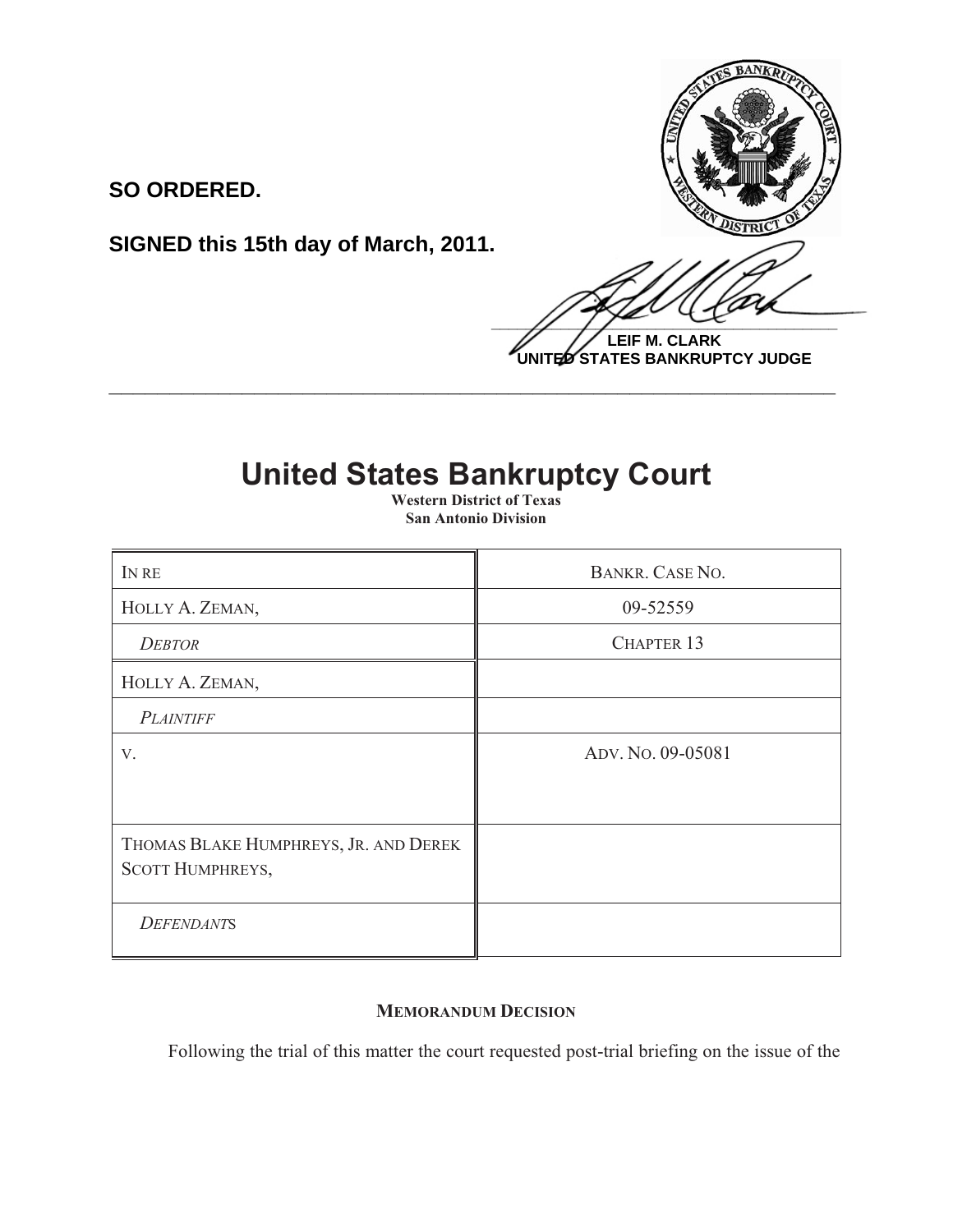validity of the release, signed by Holly Zeman ("Zeman") and TJ Humphreys ("T. Humphreys") during Zeman's bankruptcy case without court approval, following the dismissal of Zeman's bankruptcy case. The following discussion constitutes this court's findings of fact and conclusions of law: In 2008, Zeman's ex-husband took out a second note on the couple's home to enable him to invest in his ex-son in law's business. In exchange the Humphreys brothers (one of whom was Mr. Zeman's son in law) executed a note to Zeman in the amount of \$178,246.67. Zeman received this note as part of her divorce settlement in May, 2008. The brothers were to pay Zeman \$3,000 a month, beginning on April 1, 2008. The note was to mature on January 1, 2011. Shortly after payments were to commence Zeman ran into collection problems. The brothers consistently paid her less than the \$3,000 per month they owed. By late 2008 Zeman was in deep financial trouble. She depended on the \$3,000 per month to pay her living expenses. At some point during the summer of 2008 the brothers decided (and Zeman agreed) that each brother would pay half of the monthly amount owed to Zeman. After entering into this agreement, Zeman continued to experience problems collecting her monthly payments from Derek Humphreys, but T. Humphreys appears to have remained current on his obligations. Zeman eventually filed for bankruptcy in October, 2008. December, 2008, Zeman and T. Humphreys entered into a revised note (apparently intended to supersede the original note) for \$50,000 with monthly payments of \$750. In February, 2009, Zeman, still experiencing financial difficulties, asked T. Humphreys for a lump sum payment. In exchange for a \$10,000 lump sum payment T. Humphreys asked Zeman to release him of his obligations under the original note. Zeman signed the release, but did not get prior approval from the bankruptcy court.

Zeman eventually filed a complaint against the Humphreys brothers in her current (second) bankruptcy case, seeking to collect on the original note. T. Humphreys asserted that Zeman released him from his obligations under the note when she signed the release in February, 2009. Zeman previously received a judgment against Derek Humphreys from this court. Regarding her claim against T. Humphreys, Zeman claimed that she never intended to release him from his obligations under the note. She maintained that signed the release because she desperately needed money to pay her bills. She claimed she did not know the true nature of the release. Zeman signed the release against the advice of counsel. T. Humphreys pointed out that Zeman kept the \$10,000 and never made demand for payment of a different amount after receiving that money. Rather, argued T. Humphreys, Zeman only complained about lack of payment from Derek Humphreys following her release of T. Humphreys. T. Humphreys argued that even if Zeman did not have the authority to sign the release (because she did not get prior court approval), she nonetheless ratified the release by her conduct (i.e. not seeking additional payment from T. Humphreys) following the dismissal of her first bankruptcy case in April, 2009.

*Legal Analysis*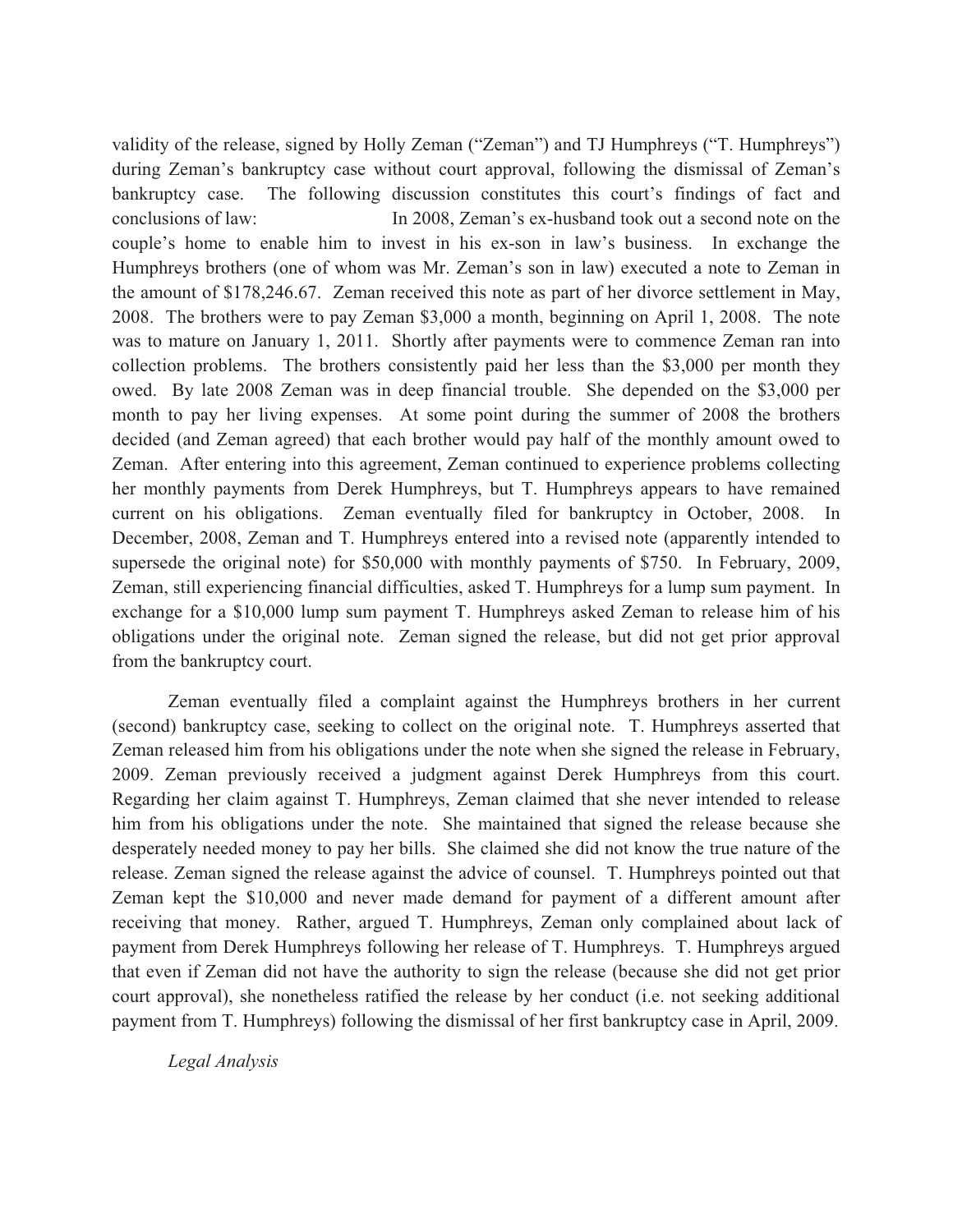Section 549 of the Bankruptcy Code provides that a transfer of property of the estate that occurs post-petition may be avoided by the trustee if the transfer was not authorized under the Code or by the court. *See* 11 U.S.C. § 549(a)(1) and (2)(B). *See also 40235 Washington Street Corp. v. Lusardi*, 329 F.3d 1076, 1081 (9th Cir. 2003) ("The purpose of section 549 . . . is to provide a just resolution when the debtor himself initiates an unauthorized postpetition transfer. The general rule in such situations is that the trustee is authorized to avoid the transfer in order to protect the creditors."). Section 549(a) has generally been interpreted as applying to *voluntary* (albeit unauthorized) post-petition transfers. *See Singleton v. Abusaad (In re Abusaad)*, 309 B.R. 895, 900 (Bankr. N.D. Tex. 2004) ("Section 549(a) allows a trustee is avoid certain voluntary transfers that occur post-petition and that were not otherwise authorized by the court pursuant to any of the applicable provisions of the Code."); *Ford v. Loftin (In re Ford)*, 296 B.R. 537 (Bankr. N.D. Ga. 2003) (noting that "section 362(a) prohibits involuntary removal of assets unless permitted by lifting of the stay" while "[s]ection 549(a) provides a remedy for the avoidance of *voluntary* transfers that are *unauthorized …*"). Although BAPCPA changed the definition of "transfer" to include involuntary as well as voluntary transfers, some courts still consider the distinction when examining the application of section 549 to violations of the automatic stay. *See Hopkins v. Suntrust Mortgage (In re Ellis)*, 2010 Bankr. LEXIS 3040, at \*8- 10 (Bankr. D. Idaho Sept. 16, 2010). This issue is discussed in more detail below.

A "transfer" is defined, in part, as "each mode, direct or indirect, absolute or conditional, voluntary or involuntary, of disposing or parting with an interest in property." 11 U.S.C. § 101(54)(D). Executing a release of potential claims of the bankruptcy estate constitutes a transfer of property of the estate. *See Endeavour GP, LLC v. Endeavour Highrise, L.P. (In re Endeavour Highrise, L.P.)*, 432 B.R. 583, 653 (Bankr. S.D. Tex. 2010) ("A release of claims constitutes a 'transfer,' as defined in § 101, because the releasing party is disposing of or parting with the right to assert future causes of action."); *e2 Creditors' Trust v. Farris (In re e2 Commun's, Inc.)*, 320 B.R. 849, 856 (Bankr. N.D. Tex. 2004) ("Common sense suggests that a release of claims is a 'transfer' of property -- i.e., a method of 'disposing of or parting with' property, as the releasing party gives up the right to assert the claims in the future. Moreover, concluding that a release of claims qualifies as a 'transfer' of property is consistent with the legislative history's guidance that 'transfer' should be broadly construed."); *but see Jones v. Harrell*, 858 F.2d 667, 669 (11th Cir. 1988) (noting that while a debtor "could transfer physical possession of an automobile, for example, even though he has no authority, necessitating the use of section 549 to avoid the transfer[,] [a] release executed by the wrong person … is never effective to begin with and consequently there is no 'transfer' to be avoided under section 549.").

The trustee's power to avoid transfers pursuant to section 549 is discretionary. *See Sikes v. Global Marine, Inc.*, 881 F.2d 176, 179 (5th Cir. 1989) (citing section 549 for the proposition that "the trustee may avoid a transfer of property of the estate—(1) that occurs after the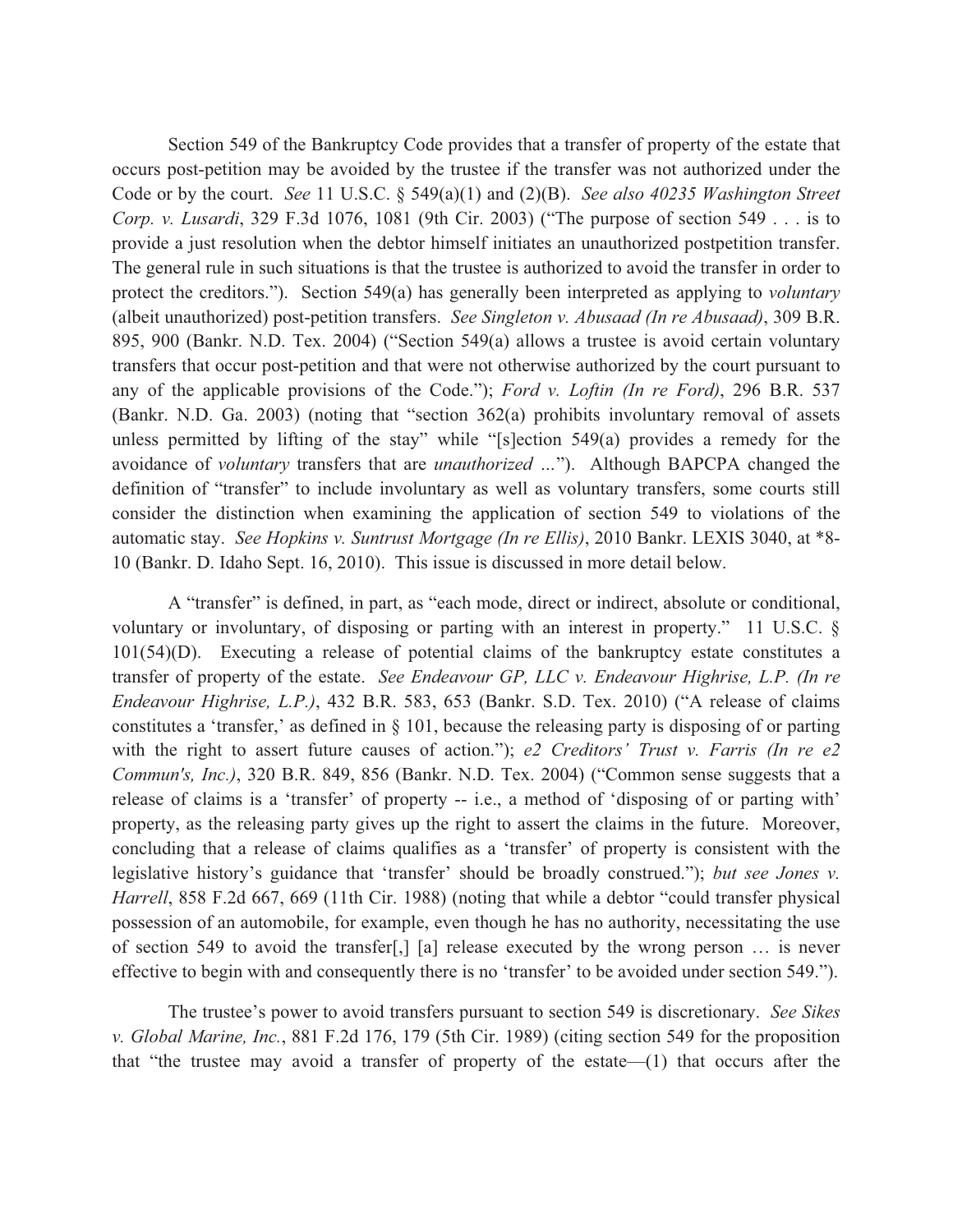commencement of the case…" and noting that "the Bankruptcy Code specifically protects certain actions taken in violation of the automatic stay. Under section 549 some transactions made in violation of the stay will be deemed valid unless voided at the trustee's discretion."); *In re Siciliano*, 13 F.3d 748, 751 (3d Cir. Pa. 1994) (citing section 549 and noting that "the Code expressly permits certain post-petition transactions that occur in violation of the automatic stay. Some transactions, for example, will be considered valid unless voided by the trustee."); *In re Brooks*, 79 B.R. 479, 480 (B.A.P. 9th Cir. 1987) ("The wording of § 549, which specifically addresses post-petition transfers, indicates that a transfer made in violation of the stay may be voidable at the trustee's discretion."). In short, the trustee may, but is not obligated to, avoid unauthorized post-petition transfers of property of the estate.

While the Fifth Circuit has stated that section 549 serves to protect certain post-petition transfers, including those carried out in violation of the stay, *see Sikes*, 881 F.2d at 179, other courts have interpreted section 549 more narrowly. In *New Orleans Airport Motel Assoc.*, *Ltd. v. Lee (In re Servicio, Inc.)*, the bankruptcy court for the Southern District of Florida disagreed with the approach taken by the Fifth Circuit in *Sikes*. The court noted that, under the Fifth Circuit's approach to stay violations—finding them voidable rather than automatically void1—section 549, including the time limits of section 549(d), would apply to acts taken in violation of the stay, thereby effectively limiting the time within one could bring an action under section 362, despite the fact that section 362 does not contain any time limits for bringing an action for violation of the stay. 144 B.R. 933, 936 (Bankr. S.D. Fla. 1992). To remedy this conflict the *New Orleans* court chose to interpret section 549(a) as applying to "postpetition transfers of property of the estate which are neither authorized, *nor expressly prohibited*." *Id*. Under this reading, the court maintained,

section 549(a) does not apply to transfers in violation of the automatic stay since this is a transfer which is expressly prohibited. However, section 549(a) still applies to, for example, transfers of property of the estate allegedly not in the 'ordinary course of business,' for purposes of 11 U.S.C. § 363(c)(1).

*Id.* In a more recent case from the Northern District of Texas, the court conducted an extensive analysis of the applicability of section 549 to actions taken in violation of the automatic stay.

*See Sikes v. Global Marine, Inc.*, 881 F.2d 176, 178 (5th Cir. 1989) (stating that "we are persuaded that the better reasoned rule characterizes acts taken in violation of the automatic stay as voidable rather than void"); *Picco v. Global Marine Drilling Co.*, 900 F.2d 846, 850 (5th Cir. 1990); *Chapman v. Bituminous Ins. Co. (In re Coho Res., Inc.)*, 345 F.3d 338, 344 (5th Cir. 2003) (expressing the view of the Fifth Circuit in 2003 that "violations [of the automatic stay] are merely voidable 'and are subject to discretionary cure'").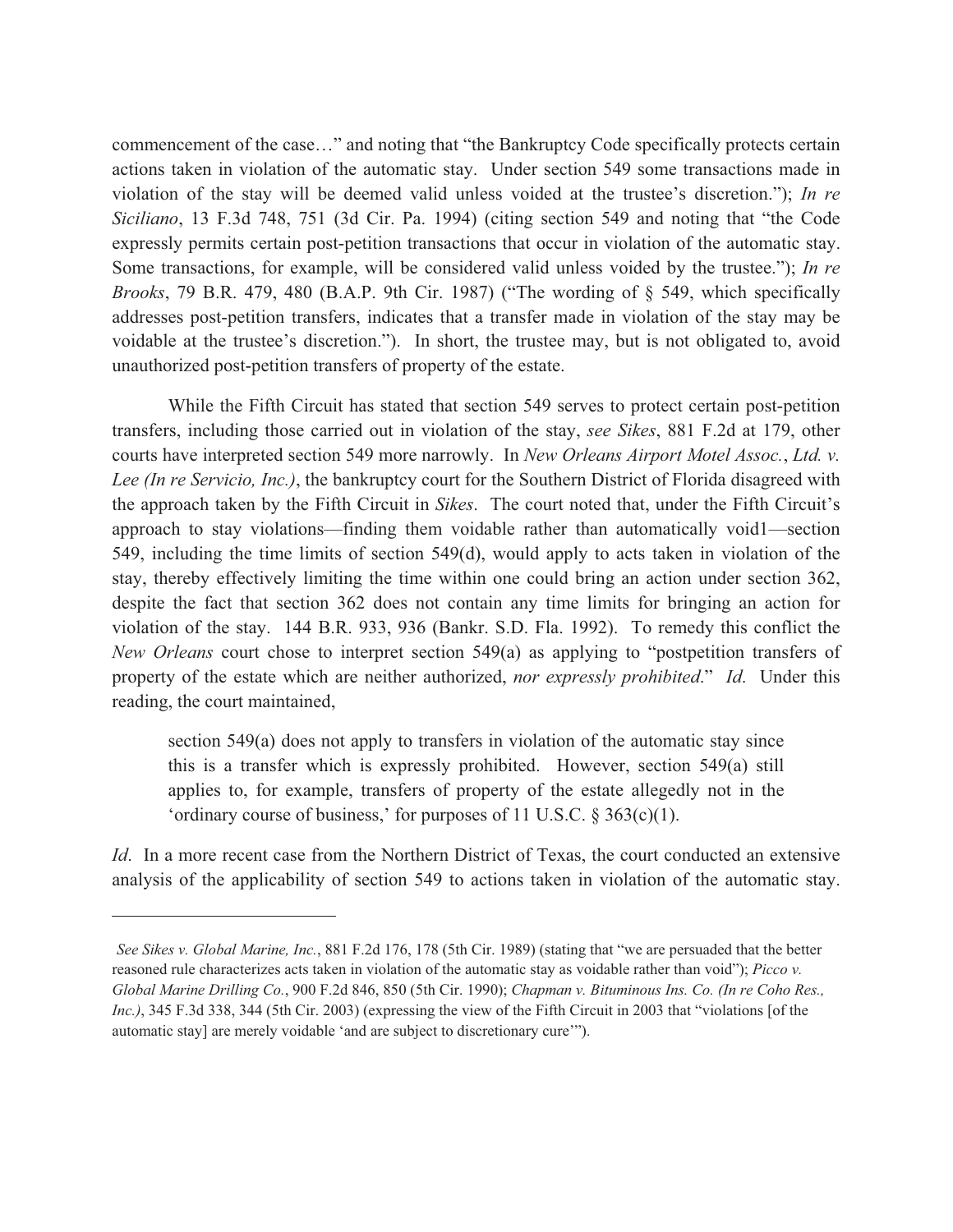*United States v. Miller*, 2003 U.S. Dist. LEXIS 24884 (N.D. Tex. Dec. 22, 2003). The court first noted that the automatic stay provided by section 362(a) prohibits "all *involuntary* transfers of the bankrupt's assets …, while [o]ther sections of the Code provide for *voluntary* disposition of assets *if authorized* by the court." *Id*. at \*43 (citing 11 U.S.C. § 363(c)(1)). The court then went on to address the application of section 549, stating,

Section 549 … provides for avoidance of a transfer 'that is not authorized under this title or by the court.' U.S.C.A.  $\S$  549(a). By implication, since the avoidance provided for by § 549 is not one of the authorized exceptions to the automatic stay enumerated by § 362(b) for *involuntary* transfers, and is not one of the *voluntary* actions that otherwise may be *authorized* by a court under other specific provisions of the Code, it must therefore apply to *voluntary* transfers that are, in its words, 'not authorized.'

*Id*. (citing *New Orleans Airport Motel Assocs., Ltd. v. Lee (In re Servicio, Inc.)*, 144 B.R. 933, 936 (Bankr. S.D. Fla. 1992)). Based on the distinction between *involuntary* transfers (prohibited by section 362) and *voluntary* transfers (avoidable under section 549), the court concluded that section 362 and section 549 "apply to mutually exclusive circumstances." The district court for the Northern District of Illinois reached the same conclusion in *Garcia v. Phoenix Bond & Indemnity Co. (In re Garcia)*, 109 B.R. 335, 338-39 (N.D. Ill. 1989). The court noted that "[a]ll actions which are not authorized by the Bankruptcy Code are not in violation of the automatic stay defined in § 362(a)," pointing out that section  $362(a)$  is "targeted at the activities of creditors" and "does not specifically prohibit the debtor from willingly transferring an interest in property of the estate post-petition." *Id*. at 339. The court went on to note that section 549 still applied to an "entire realm of post-petition transfers," namely, "post-petition transfers in which the debtor is a willing participant, but which, though not prohibited by the automatic stay, are not otherwise authorized by the Bankruptcy Code." *Id*. Other courts have also concluded that section 549 does not apply to actions taken in violation of the stay. In *See Smith v. London (In re Smith)*, the court stated,

[A] straightforward analysis of section 549 reveals that it is not intended to cover the same type of actions prohibited by the automatic stay … Section 549 applies to unauthorized transfers of estate property which are not otherwise prohibited by the Code. In most circumstances, section 549 applies to transfers in which the debtor is a willing participant. Section 549 exists as a protection against unauthorized debtor transfers of estate property.

224 B.R. 44, 47-48 (Bankr. E.D. Mich. 1998). *See also In re Ellis*, 2010 Bankr. LEXIS 3040, at \*9-10 (finding debtor's creation of new mortgage post-petition was best analyzed under section 549 because "the fundamental factor in determining whether analysis should proceed under §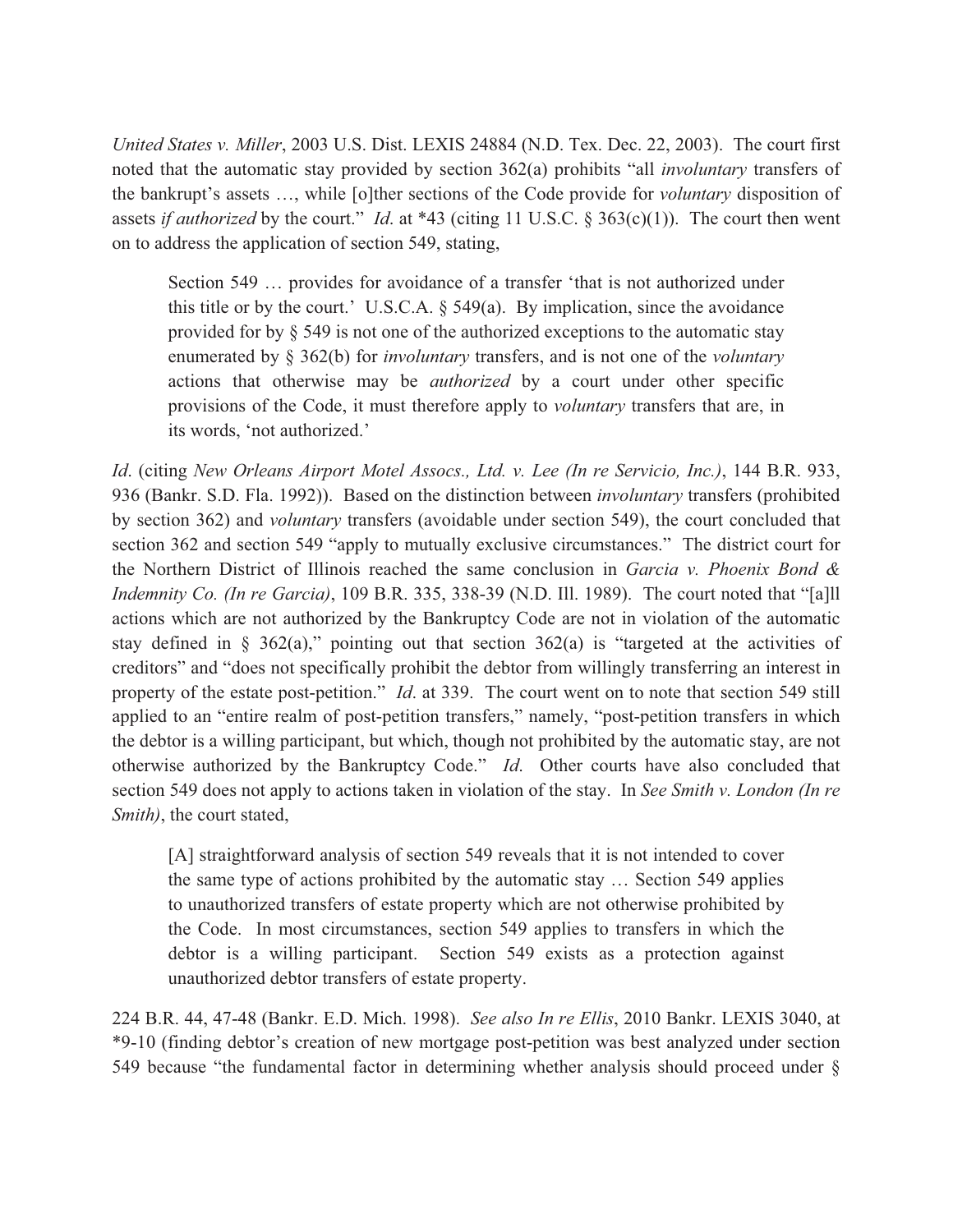362 or § 549 is the identity of the transfer-initiating party." If [] a *debtor* … initiates an unauthorized post-petition transfer of estate property, the  $\S 362$  automatic stay does not apply.... Instead, § 549 applies[.]"); *Glendenning v. Third Fed. Sav. Bank (In re Glendenning)*, 243 B.R. 629, 633-634 (Bankr. E.D. Pa. 2000) ("Section 362's automatic stay does not apply to sales or transfers of property initiated by the debtor. Thus, section 549 has a purpose in bankruptcy beyond the potential overlap with section 362….Section 549 exists as a protection for creditors against unauthorized debtor transfers of estate property.") *but see Kocurek v. Arnold (In re Thurman)*, 163 B.R. 95, 98 (Bankr. W.D. Tex. 1994) (stating that "even if [the post-petition transfer of a perfected security interest] were to violate the provisions of the automatic stay …, [because it] occurred post-petition, and [is] voidable and not void, the Trustee would necessarily need to invoke an avoidance power such as § 549 to avoid the transfer. Such avoidance actions would be subject to the statute of limitations found in  $\S$  549(d).").

 While the conclusion in *Miller*—that section 549 does not apply to violations of the automatic stay—initially seems to conflict with the Fifth Circuit's statement in *Sikes* that "[u]nder section 549 some transactions made in violation of the stay will be deemed valid unless voided at the trustee's discretion," 881 F.2d at 179 (5th Cir. 1989), this latter statement was merely dicta. Furthermore, in *Bustamante v. Cueva (In re Cueva)*, the Fifth Circuit noted that, "[b]ecause § 362 does not prohibit a debtor from disposing of property belonging to the bankruptcy estate, § 549 provides additional protection to the estate for post-petition transactions neither subject to § 362(a) nor authorized by the court." 371 F.3d 232, 236 (5th Cir. 2004). Accordingly, it appears that the Fifth Circuit has impliedly recognized that section 549 applies to voluntary, debtor-initiated post-petition transactions, while section 362 applies to involuntary, creditor-initiated post-petition transactions.

Although stay violations are merely voidable in the Fifth Circuit (as opposed to void *ab initio* as they are in most other jurisdictions), this does not necessarily mean that stay violations can only be challenged under section 549 (including the time limitations of section 549(d), as assumed by the court in *New Orleans Airport Motel Assocs., Ltd.*, 144 B.R. at 936. While the conclusion that stay violations are *voidable* does seem to implicate section 549 (whereby a trustee *may* avoid certain transactions, *see In re Brooks*, 79 B.R. 480),1 the distinction between debtor-initiated (or "voluntary") and creditor-initiated (or "involuntary") transfers provides a better (and simpler) framework for analysis. Because, as discussed above, section 362 only applies to involuntary transfers, and section 549 applies only to voluntary transfers, then the void vs. voidable analysis is not determinative of the outcome when examining whether section 549

*See also In re PRINE*, 222 B.R. 610, at \*9 (Bankr. N.D. Iowa 1997) (concluding that "because the Bank's perfection of lien [in violation of the stay] is void, no action is necessary to avoid it. Therefore, § 549(d) does not apply."). This finding illustrates that section 549 applies only to *voidable* transfers.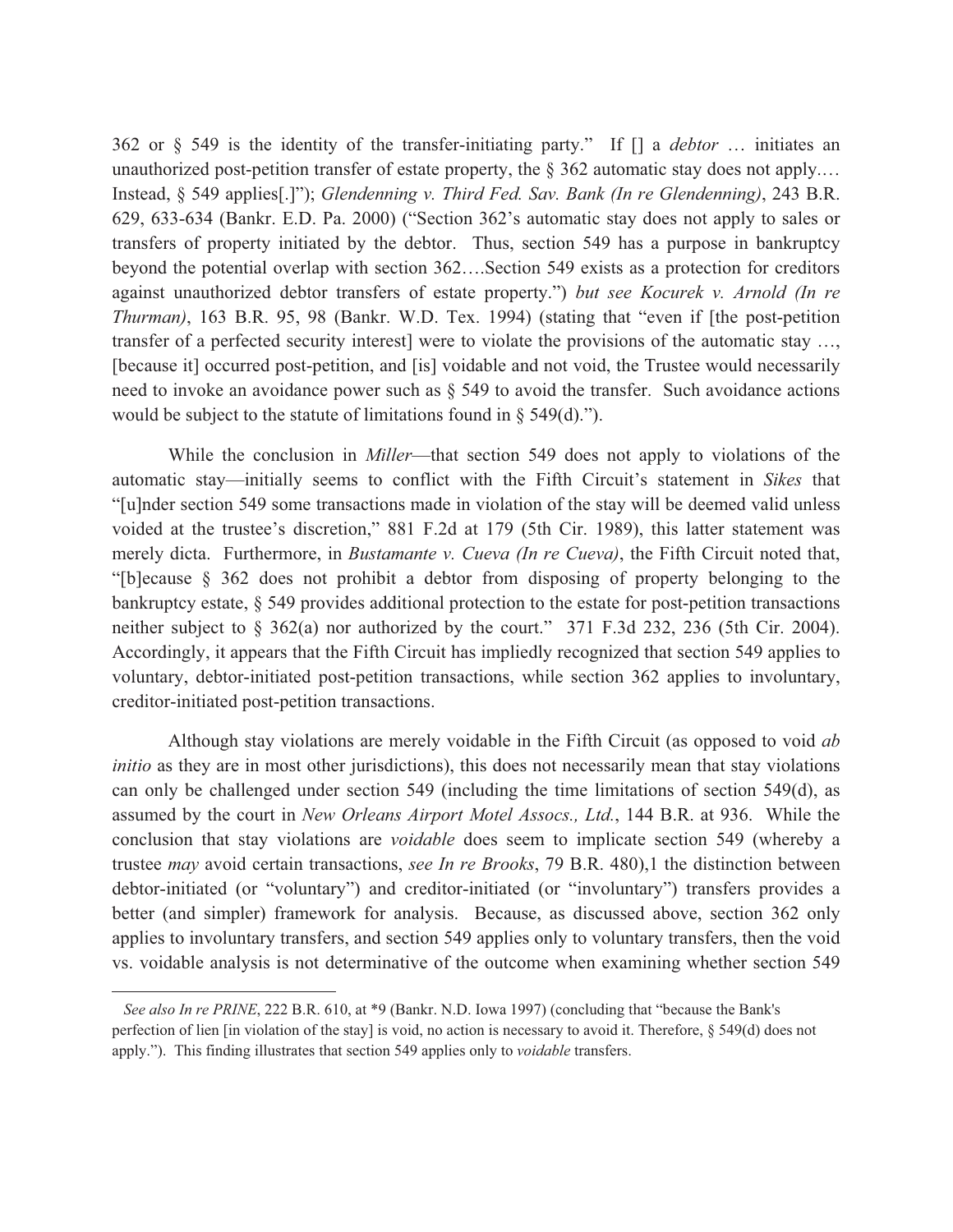applies to a particular transaction. Instead, voluntary transactions will always be avoidable only pursuant to section 549. Involuntary post-petition transfers, including stay violations, may or may not be avoidable under section 549, depending on the jurisdiction. In the Fifth Circuit, all transactions (voluntary or not) are *voidable*, so the voluntary/involuntary inquiry is particularly helpful here. In the present case, because Zeman's execution of the release was (presumably) voluntary, it should be examined under section 549.

Zeman's execution of the release is best viewed as an unauthorized 363(b) transfer of estate property. *See Valucci v. Glickman, Berkovitz, Levinson & Weiner (In re Glickman, Berkovitz, Levinson & Weiner)*, 204 B.R. 450, 455 (E.D. Pa. 1997) (stating that "releases are likened to the post-petition sale of an asset, i.e., the cause of action**,** and should be reviewed by the bankruptcy court pursuant to  $\S 363(b)$ "). Similarly, courts have found that the compromise of a cause of action constitutes a 363(b) transfer. *See Peltz v. Gulfcoast Workstation Group (In re Bridge Info. Sys.)*, 293 B.R. 479, 486 (Banrk. E.D. Mo. 2003) (stating that "any compromise of a cause of action that is property of the estate is a transfer of that asset that must comply with § 363(b)(1) to be enforceable"). Section 363(b) provides, in general, that the trustee may deal with estate property outside the ordinary course of business only after notice to creditors and a hearing. *See* 11 U.S.C. § 363(b). Section 363(b)(1) gives rise to a ssection 549(a)(2)(B) avoidance action because "absent notice and a hearing, a transaction outside the ordinary course of business is avoidable [under section 549]." *In re Nellson Nutraceutical, Inc.,* 369 B.R. 787, 796 n.14 (Bankr. D. Del. 2007).

Pursuant to section 549, the trustee is authorized to avoid post-petition transfers of property of the estate, but she must do so "before the earlier of (a) two years after the transfer or (b) the dismissal of the case." *United States v. Compean*, 2006 U.S. Dist. LEXIS 42447, at \*7 (S.D. Tex. June 23, 2006) (citing 11 U.S.C. § 549(d)). Here, the debtor never sought to avoid or in any way challenge the release; because the case has been dismissed the time to avoid the release has passed. Thus, the issue becomes whether that avoidable (but not avoided) release remained or became valid following the dismissal of Zeman's first bankruptcy case.

Section 349(b) of the Bankruptcy Code provides, in relevant part, that upon dismissal, any transfer avoided under section 549 is reinstated and property of the estate re-vests in the entity "in which such property was vested immediately before the commencement of the case[.]" 11 U.S.C. § 349(b). Here, the transfer was never avoided, so the question concerns only the effect, if any, of the re-vesting provision of section 349 on a post-petition transfer that was not timely avoided under section 549. I found almost no case law on this precise issue. In *In re Brooks*, the Ninth Circuit BAP concluded that because the trustee had not objected to the bank's recording of a deed of trust (found to be a voidable stay violation) before the close of the debtor's bankruptcy case, "the statute of limitations ha[d] run on the trustee's avoidance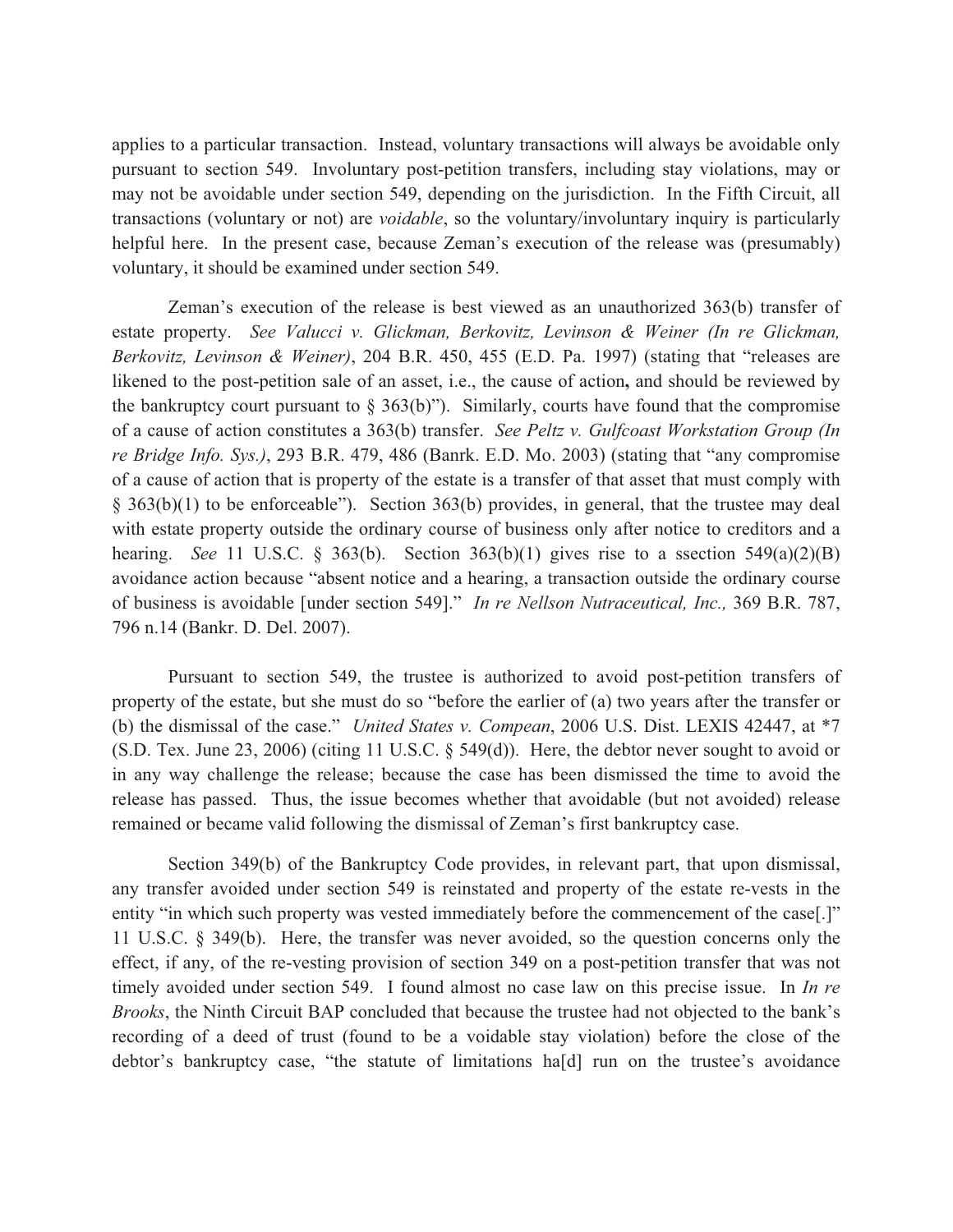powers." 79 B.R. at 481. Thus, held the court, "because the trustee chose not to avoid the lien," the bank's security interest was immune from attack. *Id*. at 482. While this case does not directly address the effect of section 349 on an avoidable post-petition transaction, it does suggest that such transactions remain effective unless affirmatively avoided during the bankruptcy case.

In *United States v. Corpus*, a fairly recent case out of the Fifth Circuit, the Court concluded that a post-petition transfer carried out in violation of section 363(b) should be allowed to stand because no party had challenged the transaction under section 549 before the case was dismissed. 491 F.3d 205, 212-13 (5th Cir. 2007). In that case, the debtors had sold certain estate property during their bankruptcy case without notice and a hearing as required by section 363(b). *Id*. at 212. After the case was dismissed, certain parties, claiming to be creditors of the debtors, challenged the sale, arguing that it should be deemed void because the debtors had not complied with section 363(b). *Id*. The Court stated,

 Assuming arguendo that the [debtors] were required by § 363(b) to provide the [purported creditors] with notice of the sale, we agree with the district court that the statute of limitations [of section 549(d)] bars the [creditors] from asserting an interest in the Cottonwood property under the Bankruptcy Code. Section 549(a) provides that 'the trustee may avoid a transfer of property of the estate (1) that occurs after the commencement of the case; and  $\dots$  (2)(b) that is not authorized under this title or by the court.' 11 U.S.C.  $\S$  549(a) ... Section 549(d) further provides that '[a]n action or proceeding under this section may not be commenced after the earlier of (1) two years after the date of the transfer sought to be avoided; or (2) the time the case is closed or dismissed' … The Corpuses stipulated that the [debtors] transferred the Cottonwood property to [the purchaser] on March 25, 2003. And the [debtor's] petition for bankruptcy was dismissed on September 15, 2003. Consequently, under  $\S$  549(d), the time allowed for the Corpuses to petition the bankruptcy trustee to avoid the transfer expired on March 25, 2005. The Corpuses did not bring any action seeking to have the bankruptcy estate's trustee avoid the transfer before that date.

*Id.* at 212-13 (internal citations omitted). This case also does not directly address the re-vesting provision of section 349(b), but, because the court concluded that the sale should stand, this case suggests that the re-vesting provision does not unwind voluntary post-petition transfers. Additionally, it is worth noting that the district court in this case rejected the creditor's argument that title to the property re-vested in the debtor after dismissal of the debtor's case; the district court concluded that, under the doctrine of after-acquired title, even if the debtors did not convey good title when they sold the property during their bankruptcy, "following the dismissal, [the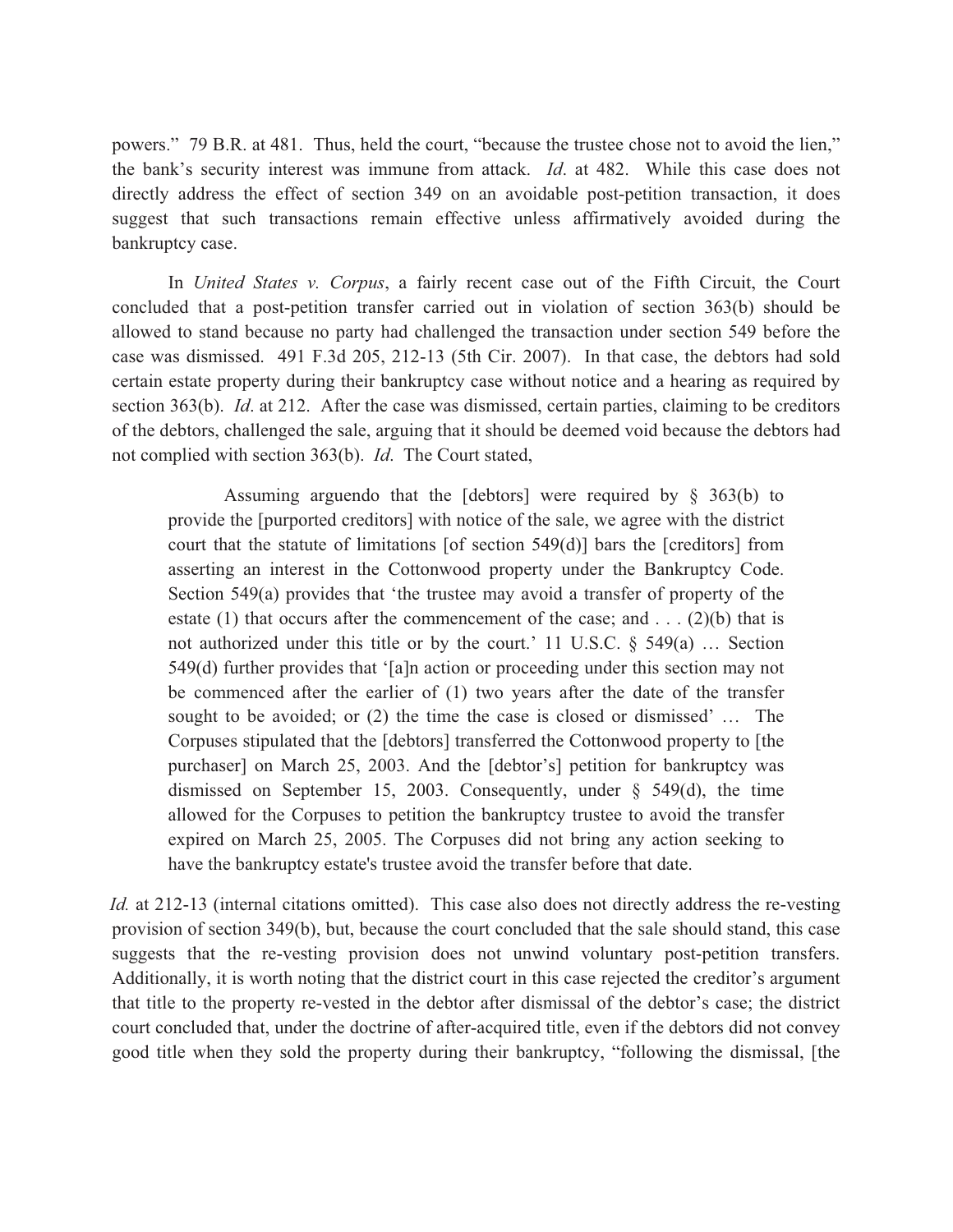purchaser's] title was perfected." *United States v. Compean*, 2006 U.S. Dist. LEXIS 42447, at \*8 (S.D. Tex. 2006). Although the after-acquired title doctrine is a real property doctrine, the holding of *Compean* nonetheless suggests that transfers executed by a debtor during bankruptcy are not unwound by dismissal pursuant to section 349(b).

 This result makes sense in light of the other provisions of section 349(b). Section 349(b)(1)(B) provides that transfers avoided during the bankruptcy case pursuant to section 549 will be reinstated upon dismissal of the case. 11 U.S.C. § 349(b)(1)(B). *See also Smith v. Mooney (In re Smith)*, 155 B.R. 145, 148 (Bankr. S.D. W. Va. 1993) (noting, after avoiding a post-petition transfer under section 549, that "should [the debtor's] bankruptcy be dismissed, so that the avoidance of the transfer would no longer be beneficial to all creditors, but only to the debtor, the avoided transfer will be reinstated pursuant to Bankruptcy Code § 349(b)(1)(B)"); *Camacho v. Homeq Servicing Corp. (In re Camacho)*, 311 B.R. 186, 194 (Bankr. E.D. Mich. 2004) (noting that if the debtors had succeeded in an action to recover a post-petition transfer of estate property under section 549, "the subsequent dismissal of the Chapter 13 case would have the effect of reinstating the transfers avoided under those sections"). If the re-vesting provision of section 349 were to re-vest property in the debtor that he had transferred, without authorization, during his bankruptcy case, then avoided transfers would receive better treatment than transfers that had not been avoided. This makes little sense, especially considering the purpose of section 549. "'The purpose of section 549 is to protect the estate in the … situation when an unauthorized transfer occurs, often because the debtor initiates an unauthorized postpetition transfer[.]'" *Miller*, 2003 U.S. Dist. LEXIS, at \*54-55 (quoting *In re Ford*, 296 B.R. 537, 549 (Bankr. N.D. Ga. 2003)).

 Thus, because there is no longer any estate to protect by way of avoidance actions after a bankruptcy case has been dismissed, transfers that were never actually avoided in the first place should receive the same treatment as those that were avoided; they should be allowed to stand. This result is also supported by a bankruptcy case out of the Northern District of Indiana that addressed the re-vesting provision of section 349 in relation to property that had been transferred out of the estate during bankruptcy. The court stated,

It is noteworthy that section 349(b) does not mention or seek to reverse transfers *out* of the bankruptcy estate, such as those which might be made pursuant to section 363 … This would seem to indicate that section 349(b) was designed to deal only with the property that was still part of the estate on the date of dismissal. It does not attempt to deal with property which had already legitimately passed out of the bankruptcy estate.

*In re DePew*, 115 B.R. 965, 971 (Bankr. N.D. Ind. 1990). While this case speaks in terms of property that has been "legitimately" passed out of the estate, here, because no party objected to